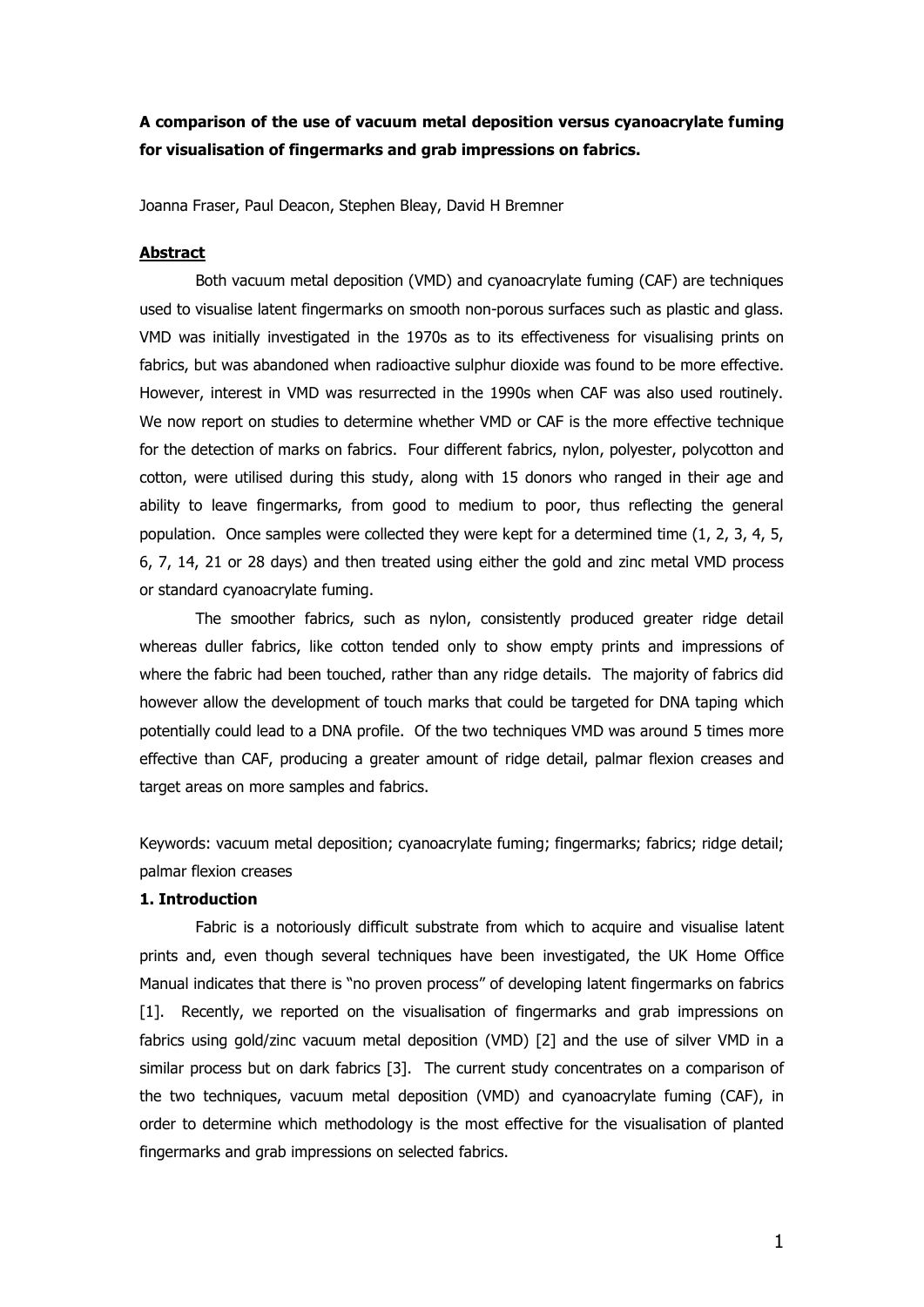VMD, the older of the two techniques, was first reported in the 1960s [4] and its first use in an operational sense was described for polythene by Kent in 1976 [5]. Later, CAF was established by several groups in Japan, Britain, and Canada as a method for developing latent fingermarks [6, 7]. While both VMD [8] and CAF [9] are effective methods of visualising latent prints on non-porous surfaces such as plastics and glass, VMD has the advantage that it can develop fingermarks on articles that have been wet or aged. However, VMD does have high start-up costs, needs an experienced operator and can only process one sample at a time. In comparison, CAF tends not to work well on old prints or those subjected to "harsh environmental conditions" [10] but CAF is cheaper to set up and run, multiple samples can be processed at one time, the system can be automated [1] and, in some cases, may be used at crime scenes [11]. These benefits explain why, generally, CAF is more widely used in the development of latent prints compared to VMD.

With VMD (deposited metal) and CAF (polymer), the visualant adheres to, or interacts, with different components of the fingerprint residues, so the appearance of the visualised latent fingermark, even on the same substrate, appears quite differently. VMD will usually visualise negative prints with the valleys adopting the colour of the vaporised metals applied, such as grey when gold then zinc are used, and the ridges, as they are protected by the fingerprint residues, will be the colour of the background substrate [8, 12]. CAF will visualise positive prints due to the cyanoacrylate polymerisation being catalysed by the water and sodium chloride in the fingerprint deposits forming a white polymer [13]. Since, the polymer does not tend to form on the background substrate the fingermarks stand out from the surface as a visible print. One disadvantage of CAF is that if the surface is of a light colour the contrast may not be enough and therefore further enhancement with fluorescent dyes, such as basic yellow 40, is necessary [6].

Direct comparisons of both techniques have been carried out previously. VMD was found to produce about 12% more prints than CAF treated with basic yellow 40 on polyethylene bags [14]. However, more recent work shows that CAF is in fact more effective than VMD on modern plastic packaging, due to changes in the CA composition since the 1980s [15]. VMD was around 17 % more effective than the use of CAF followed by fluorescent dye fuming for low density polyethylene [16] and the use of VMD alone, CAF alone and CAF and VMD in sequence was reported for glass slides [17]. While both VMD and CAF are more traditionally used on smooth surfaces such as plastics, several studies dating back to the 1970s [4] showed that VMD had different levels of efficacy on fabrics. The problematical nature of fabrics was also reported [18] and the limited success obtained depended on the fabrics having a smooth clean fine weave surface, such as seen with silk or nylon.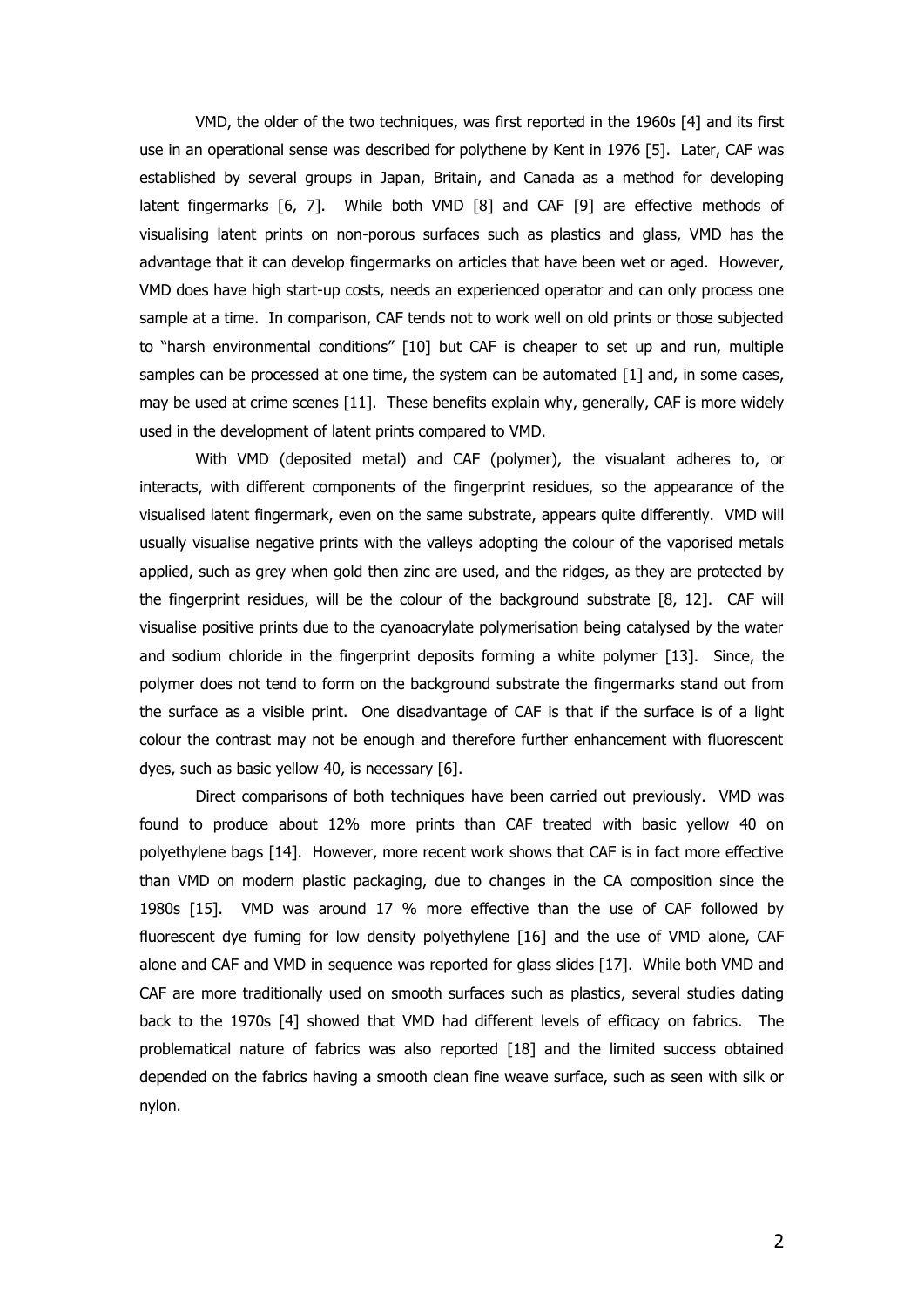To our knowledge no work has been reported on the use of CAF with fabrics, therefore this study was designed to determine whether VMD or CAF was the more successful in the visualisation of latent fingermarks on these surfaces.

## **2. Materials and Methods**

The fabric types used in this study were cotton, nylon, polyester and polycotton (60 % cotton and 40 % polyester mix) and all were white in colour. All the fabrics complied with the Home Office requirement of a minimum of 3 threads per mm on fabrics being examined for fingermark development [1]. The fabrics were prepared for deposit collection by cutting 23 cm x 16 cm sized samples that were labelled with the fabric type, hand position (F – fingers,  $P -$  palm), donor number, and process day. These specimens were then kept in plastic wallets until they were processed with either gold/zinc VMD or CAF/BY40.

The 15 donors used in this study were a mix of males and females who ranged in age (35 to 60) and their potential to leave fingermark deposits (previously graded on paper). Prior to collection, the donors had not washed their hands for at least 45 minutes so the deposits left were "normal" and not "loaded". The fabric swatch was laid on the collector's arm and the donor "grabbed" the sample firmly for 10 seconds thus depositing a mark. Only one sample was collected at a time, with a minimum of 45 minutes between collections if more than one sample was collected in a day, thus allowing for replenishment of fingerprint residues. After acquisition, the samples were placed in plastic wallets, in the dark, at room temperature for 1 to 7, 14, 21 or 28 days and were then processed. Overall, 600 samples, consisting of 15 donors x 10 days x 4 fabrics x 2 techniques (VMD and CAF) were acquired.

The VMD equipment used in this study was a round chambered Edwards 24" Metal Deposition Unit, and was operated as described previously [2]. The CAF samples were processed in a Mason-Vactron unit (MVC3000) using standard operating procedures. The fabric samples were hung in the cyanoacrylate fuming cabinet and ethyl cyanoacrylate (2 g; CSI Ltd. Superglue) was added to the aluminium foil dish in the heater. The fuming was commenced using a standard 45-minute cycle with a humidity of 80% and temperature of 120  $°C$  (15 min relative humidity cycle, 15 min superglue cycle and 15 min purge cycle). The samples were processed by dipping in Basic Yellow 40 solution (2 g in 1.0 L of ethanol) for 1 min, then rinsed under running tap water until the water ran clear. The fluorescent dye binds to the white CAF polymer and allows the impressions to be visualised under Quaser light (350-469 nm) and they were then photographed using a digital camera fitted with a 476nm viewing filter.

The visualised marks were graded, from "No development" to "Excellent", depending on the amount of ridge detail observed:

(0) No development - no visible or recognisable marks on fabric.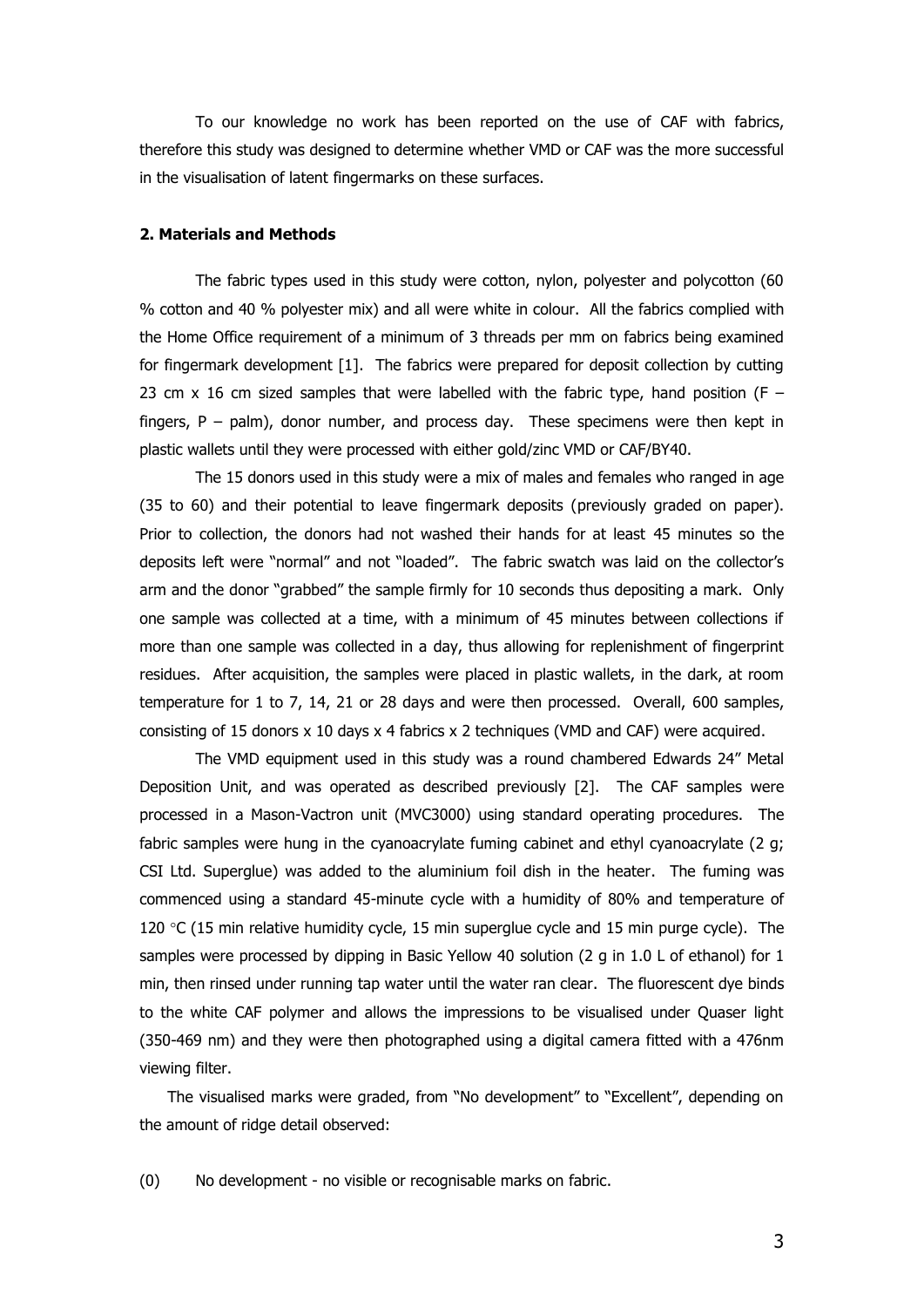- (1) "Empty" prints where the donor had touched the fabric could be seen but no ridge detail observed on fingertips or palm.
- (2) Fair pattern and ridge flow and/or palmar flexion creases visible, but not enough detail for identification.
- (3) Good ridge characteristics (Galton details) visible on some fingermarks.
- (4) Excellent good ridge detail on **all** fingertips and palm with visible pores, ridge edge detail and ridge flow.

# **3.0 Results and Discussion**

#### **3.1 Overall fingermark grading on all fabrics**

Considering the overall results of samples on all the fabric types visualised with VMD [\[Figure 1\]](#page-4-0), it can be seen that cotton is not a fabric that allows VMD development of fingermark ridge detail, as virtually all of the samples are classed as no development or empty apart from 2 at fair (1.3 %) and 1 at good (0.7 %). The same is true of the cotton samples, visualised with CAF [\[Figure 2\]](#page-4-1) where 100 % of the cotton samples showed no development. Nylon samples, developed with VMD, range from no development to excellent and it was the fabric with the least number of grade 0 samples (5.3 %) compared to cotton (48 %), polyester (25.3 %) and polycotton (29.3 %) [\[Figure 1\]](#page-4-0). Nylon was also the only fabric with any grades higher than 0 using CAF (49.3 % at grade 1 and 7.3% at grade 2) [\[Figure 2\]](#page-4-1), though this may be in part due to excess background staining caused by the BY40 dye. The polyester VMD samples ranged from grade 0 (25.3 %) to one sample (0.7 %) graded as 4. The CAF samples did not show any ridge detail and all 150 of the samples were graded as 0. For polycotton with VMD there was a full range of grades: 29.4 % grade 0, 42.7 % grade 1, 13.3 % grade 2, 10 % grade 3 and 4.7 % grade 4 but once more all the CAF samples were graded as 0.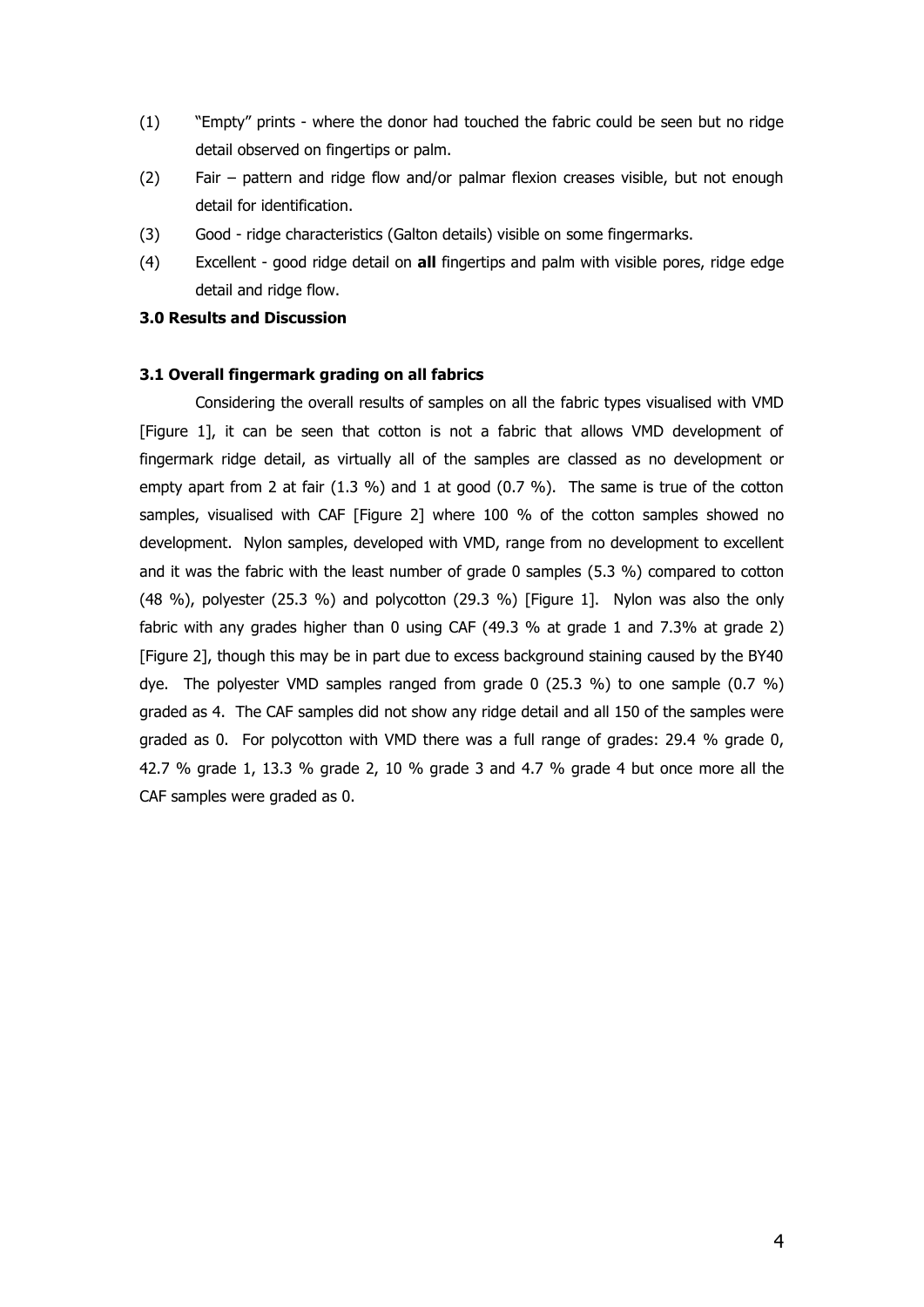

<span id="page-4-0"></span>**Figure 1 -** Overall grading from 0 (No Development) to 4 (Excellent) of samples on all fabric types visualised with VMD.



<span id="page-4-1"></span>**Figure 2 -** Overall grading from 0 (No Development) to 4 (Excellent) of samples on all fabric types visualised with CAF.

# **3.2 Ridge Detail**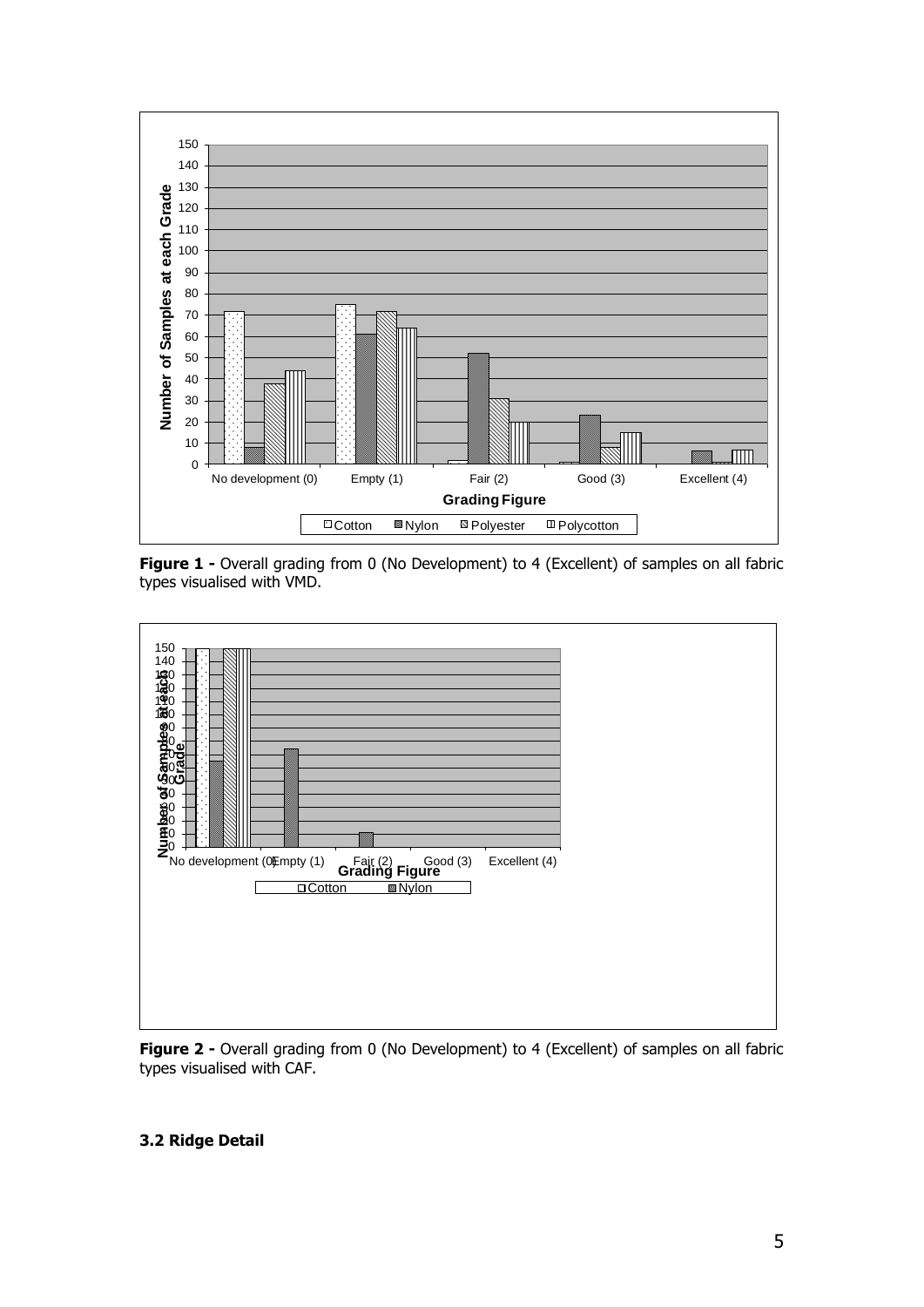[Figure 3](#page-5-0) shows that with VMD, cotton only showed one sample with ridge detail (day 1), whereas nylon had 47 samples displaying ridge detail on all of the days except 28. Polyester (15 samples) showed ridge detail on all of the days except days 6 and 28 whilst polycotton (28 samples) allowed visualisation of ridge detail on every day. The nylon VMD samples showed the most detail on days 1 and 2 (9 samples on each day) with the least detail being seen on day 28 (none) and with little detail on days 14 and 21. This shows that the fresher samples (days 1 and 2) allowed more detail to develop and that detail declines as the samples age. The level of ridge detail left being due to the freshness of the samples is reinforced by considering day 3 where seven nylon, five polyester and six polycotton samples all exhibited some form of ridge detail. Also, the number of ridge detail reduces over time, where on day 21 there are only two samples on nylon and polycotton, and one on polyester that left ridge detail while on day 28 only two polycotton marks containing ridge detail were seen. All this reinforces the view that the order of fabrics for fingermark visualisation is nylon, polycotton, polyester, and cotton when developed with VMD. Figure 4 is a photograph of a day 3 nylon sample visualised with VMD clearly showing ridge detail and palmar flexion creases and Figure 5 is a day 1 sample on cotton visualised with VMD, displaying empty prints, though some palmar flexion creases can be observed.



<span id="page-5-0"></span>**Figure 3 –** Number of cotton, nylon, polyester and polycotton samples containing ridge detail using VMD.

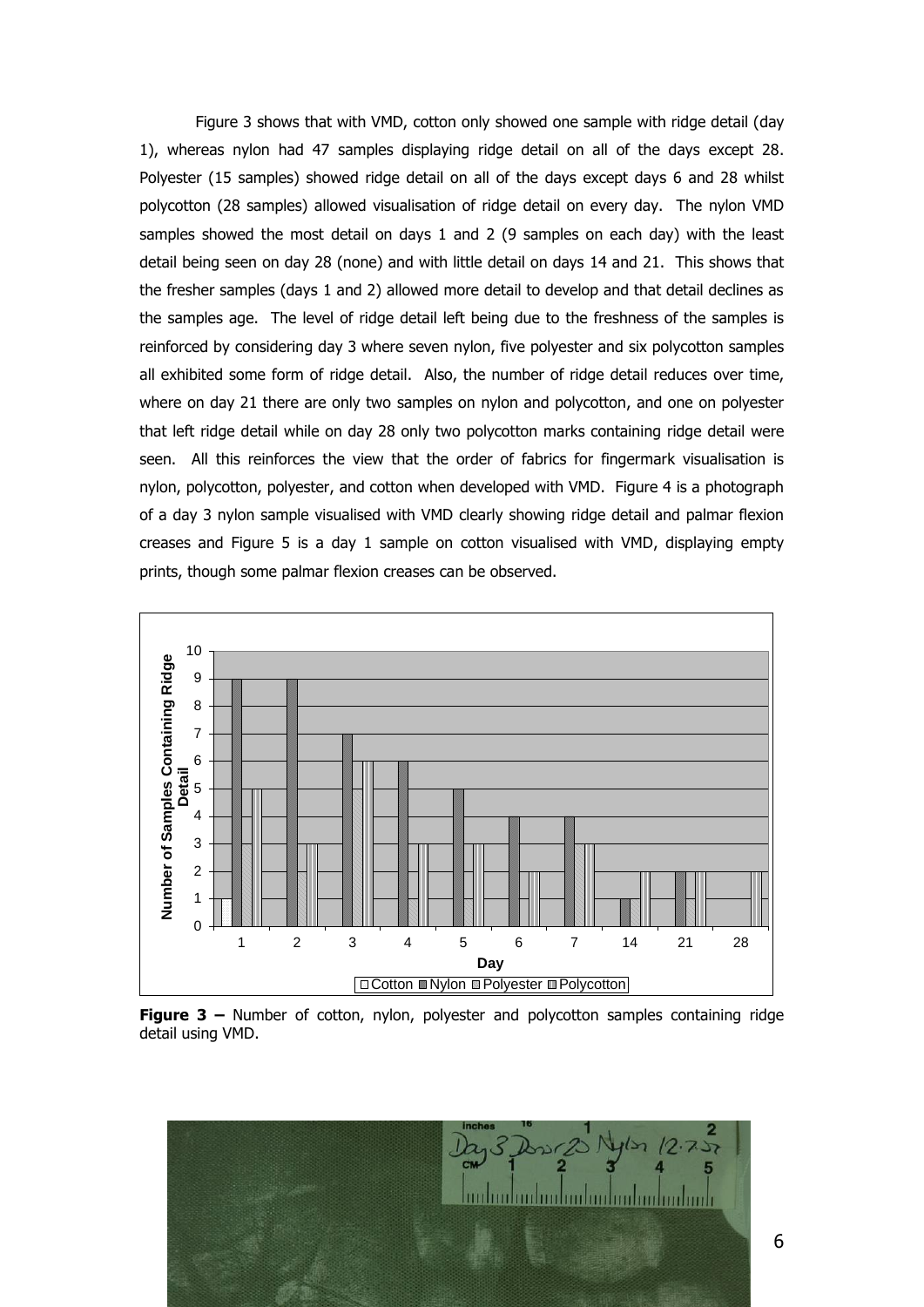**Figure 4** - Day 3 sample on nylon visualised with VMD containing ridge detail and palmar flexion creases.



**Figure 5** - Day 1 sample on cotton visualised with VMD displaying empty prints, with some palmar flexion creases.

With CAF there were few marks observed and the majority of cases (515 or 85.8%) were graded as no development at all [[Figure 6](#page-7-0)] though 54 (9 %) of those samples had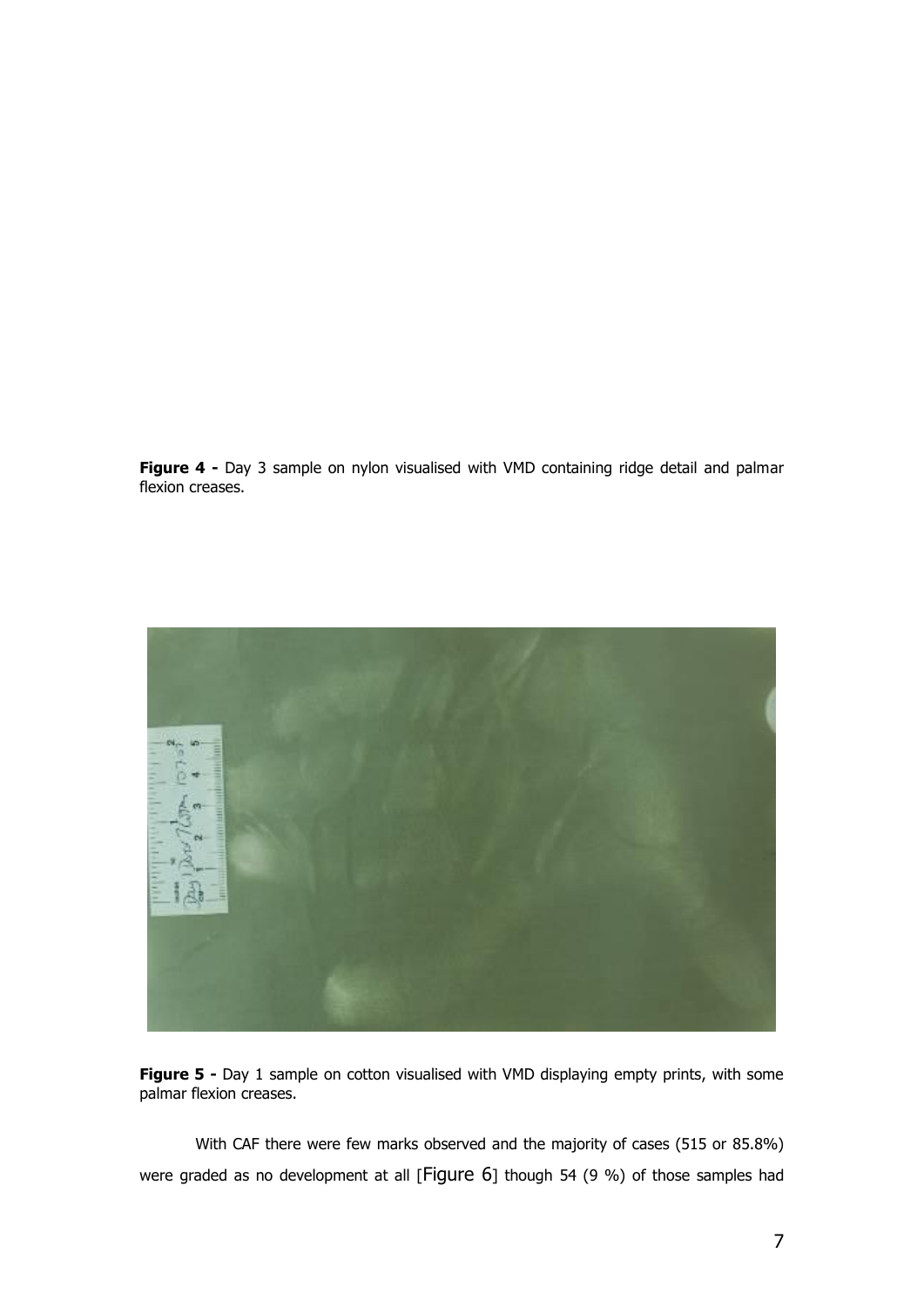possible deposits and thus target areas. Of the nylon samples 74 (12.3 %) showed a target area with no ridge detail and the remaining samples (11; 1.8%) had some detail (5 samples on day two, 3 on day 6 and only one on days 1, 7 and 14). Some of this could be explained by results of the Archer et al. study [19] where it was concluded that there was an increase in fatty acids in the prints for the first ten days followed by a decline, then another increase later. A similar variation is seen here where there is a period (days 3-5) where no marks were visualised but then some could be seen on days 6, 7 and 14 but none thereafter.



<span id="page-7-0"></span>**Figure 6 –** Number of cotton, nylon, polyester and polycotton samples containing ridge detail using CAF.

Overall, the differences between the fabrics and the amount of ridge detail visualised could either be due to the fabric allowing the fingerprint residues to evaporate more readily or that the fabric is absorbent and therefore the residues deposited from the donors' hands not remaining on the fabric surface. This could result in there being no visualisation due to absorption of the fingerprint residues in both the VMD and CAF processes. When comparing all the fabrics it appears that the smoother the fabric and those with possible surface coatings more readily ridge detail is observed.

## **3.3 Samples containing palmar flexion creases**

[Figure 7](#page-8-0) demonstrates that when using VMD all the fabric samples had palmar flexion creases on all 10 days. The amount of cotton samples with palmar flexion creases varied from only one in a day (days 2, 3, 5, 7, 14 and 21) to three in a day (1 and 28). The amount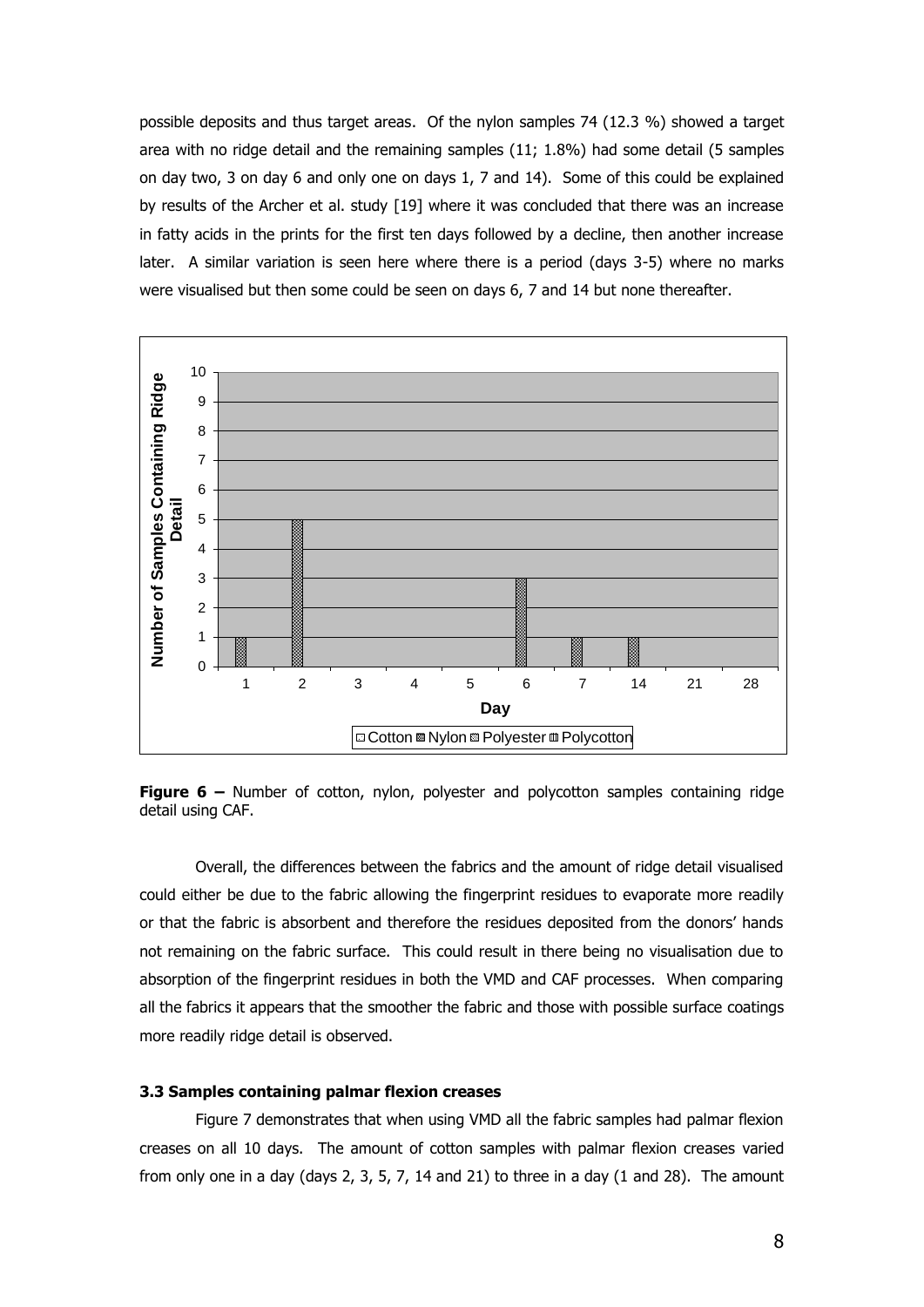of nylon samples with palmar flexion creases ranged from only three in a day (28) to eight in a day (3). With polyester there was a high of 7 out of 15 on day 7 to lows of 2 (days 3, 4 and 21) and 1 on day 28, whereas polycotton had six marks on days 1 and 7, followed by five on days 2, 3 and 5, decreasing to two on days 4 and 14. There were no days where all the samples were positive for palmar flexion creases.



<span id="page-8-0"></span>**Figure 7 –** Number of cotton, nylon, polyester and polycotton samples containing palmar flexion creases on VMD samples.

However, with CAF [\[Figure 8\]](#page-9-0) only nylon showed palmar flexion creases. The results ranged from seven samples on day 7, six on days 2 and 6, five on day 21, three on days 5, 14 and 28 and only one sample on days 1, 3 and 4. Therefore, this reinforces the idea that it is the smoother surface on nylon fabric that allows the residues to remain on the surface rather than penetrating the fabric or evaporating, which in turn allows the CAF to develop grab and fingertip impressions.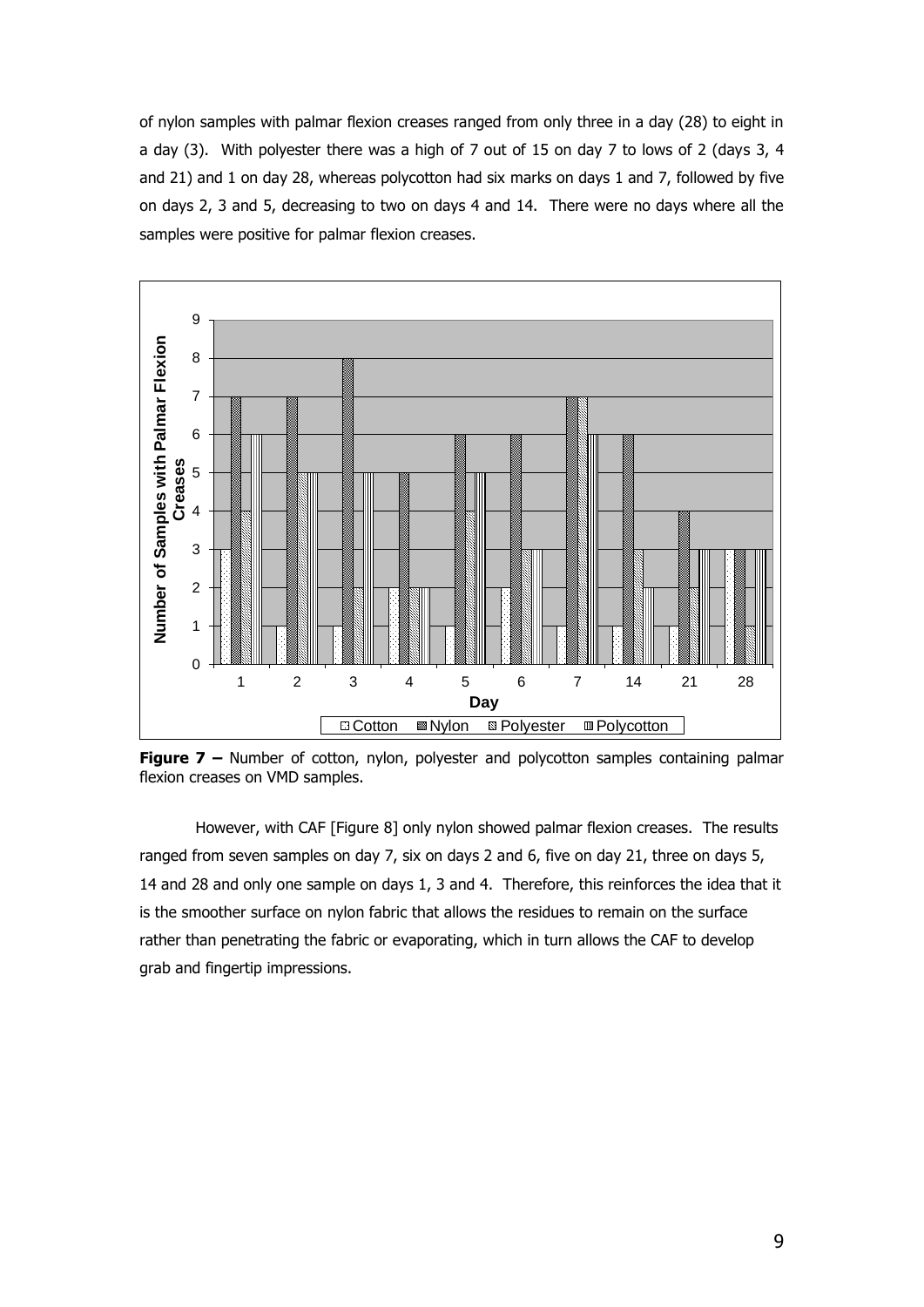

<span id="page-9-0"></span>**Figure 8 –** Number of cotton, nylon, polyester and polycotton samples containing palmar flexion creases on CAF samples.

## **3.4 Donor grading**

Interestingly, the donors can be graded into five categories related to their ability to leave marks on the different fabric types. The majority of donors were classed as poor on all the fabrics except nylon which had half the samples graded as poor and the other half split between the other four categories. With cotton fourteen out of fifteen donors were classed as poor, with only one donor rated as medium, though this is probably a spurious result due to ridge detail being observed in this instance. Polyester also had the majority of donors graded as poor (eleven), with the remaining five samples divided amongst medium to poor and good to medium. With polycotton ten donors were classed as poor, with the other five donors spread over the remaining categories. Finally, nylon had the least number of poor donors and the most even spread across all five categories.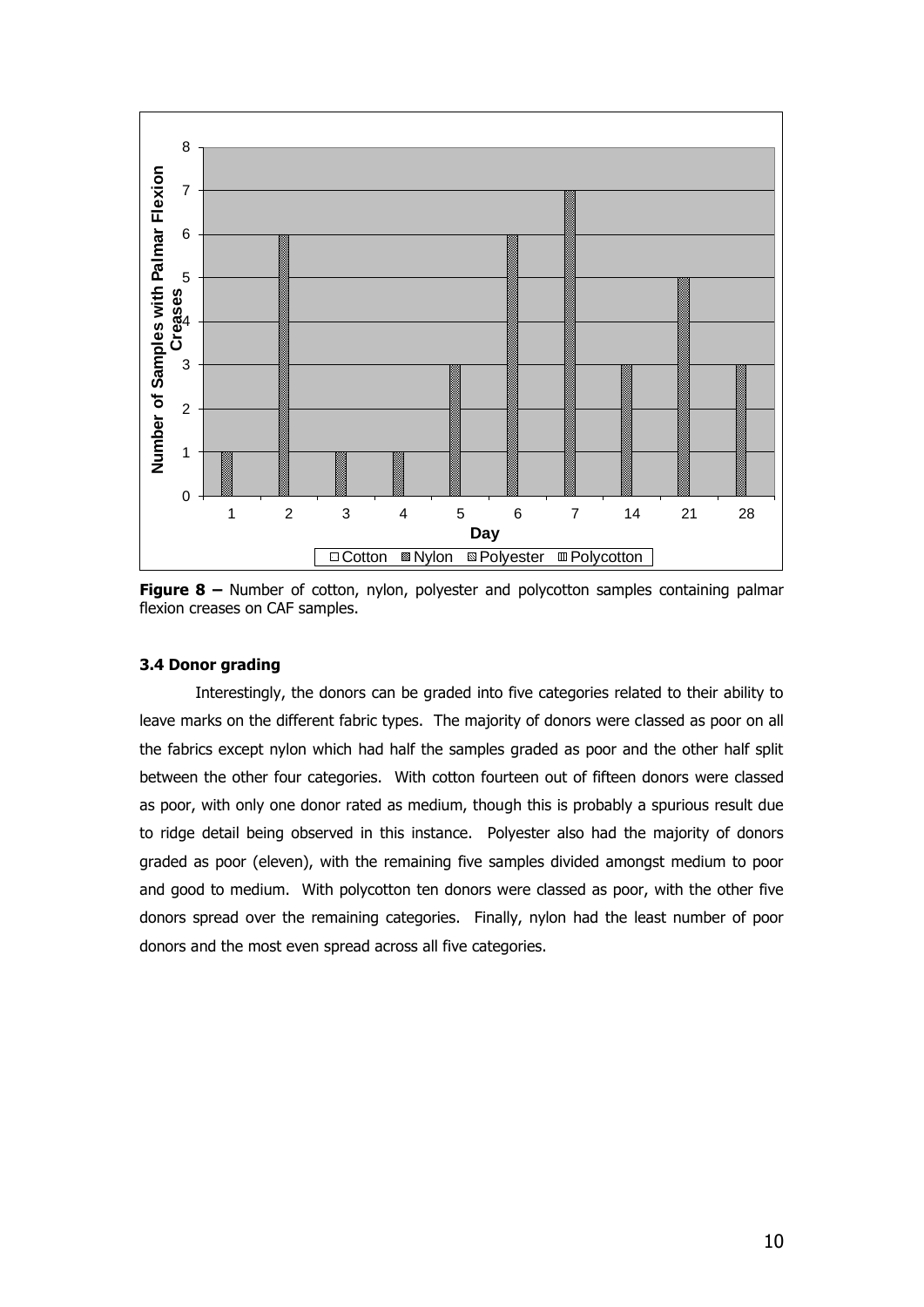

**Figure 9 –** Donor grading for all donors on cotton, nylon, polyester and polycotton using VMD.

With CAF it was only nylon that had any development of ridge detail though it did not produce many significant results with only ten samples showing ratings of two. Therefore, all the donors for the other four fabrics were graded as poor, while nylon had a mixture of the first three categories. The samples did not produce any fingermark ridge detail, but did have some palmar flexion creases, which could be targeted for DNA, therefore even though the marks themselves cannot be used to identify an assailant, if a DNA profile is produced, this may lead to identification.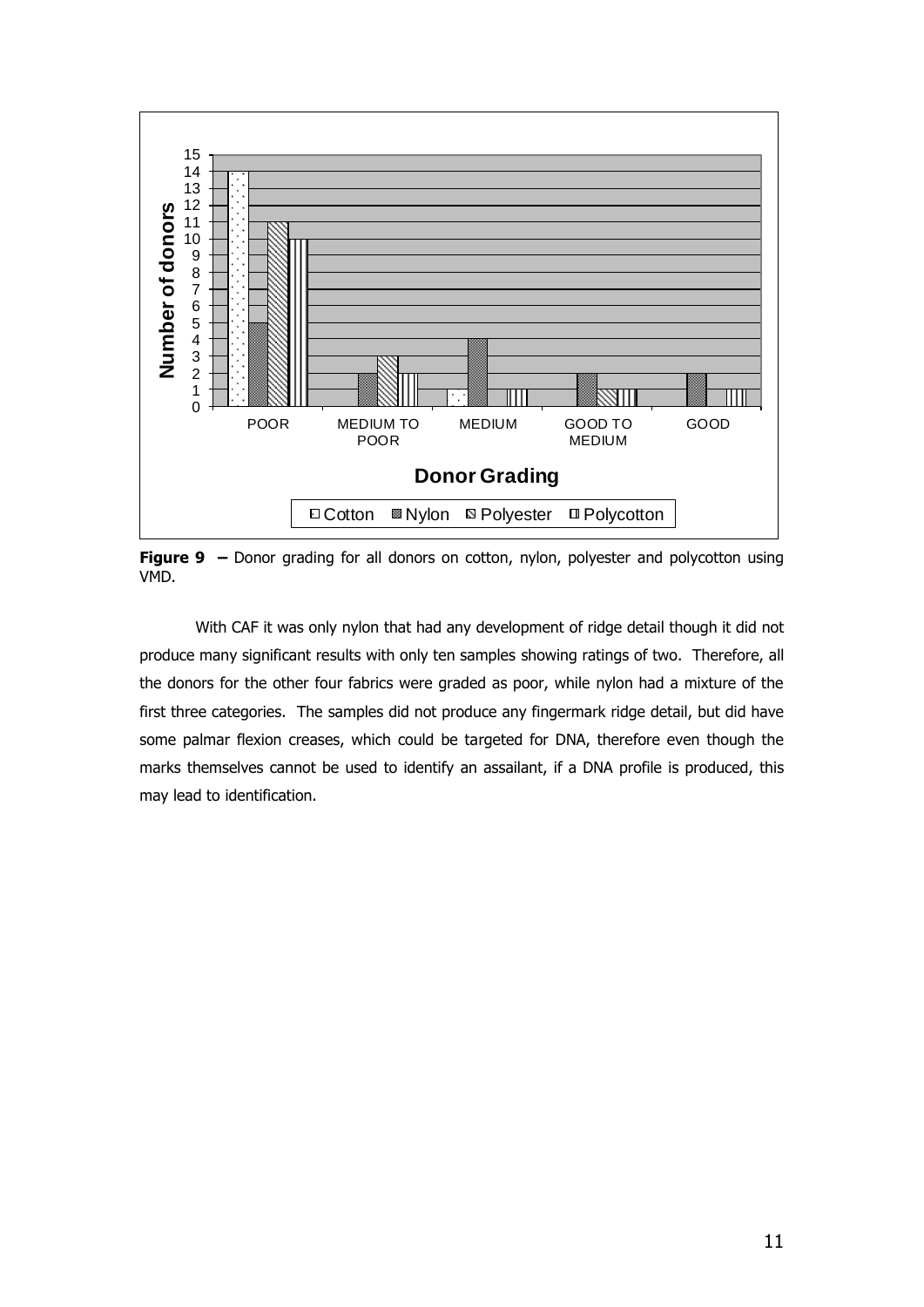

**Figure 10** – Donor grading for all donors on cotton, nylon, polyester and polycotton using CAF.

Overall, these results show that it is a combination of the donor's ability to deposit fingerprint residues and the type of fabric on how much detail is visualised. The donors themselves ranged in age and were a mixture of males and females, however even though it may be expected that as donors age the level of fingerprint residues produced would decline, it was not always evident in this study, as some older donors laid marks that visualised greater detail than some of the younger donors [20]. When looking at the samples analysed and their donor ratings, nylon is the smoothest fabric and only 5 out of 15 donors were classed as poor with VMD and 6 out of 15 graded as poor for CAF. The only conclusions that can be drawn about the amount of detail left on each fabric is that with nylon, information can be obtained using both VMD and CAF but in the case of polycotton, only VMD seems to be effective in finding ridge detail. However, if a cotton or polyester fabric had been tested the day after the incident and the assailant was an extremely good donor some detail might be found.

#### **3.5 Target areas over time**

It can clearly be seen from [Figure 11,](#page-12-0) that every fabric visualised with VMD has target areas on every day, but it is, once more, nylon that provides the largest number with six of the days  $(2, 3, 4, 6, 7, 2)$  and  $(21)$ . With nylon the lowest number of samples to have target areas was on day 28 where 80 % left marks and this is only 6.7 % lower than the highest value of 86.7 % for cotton. Most samples to have target areas on cotton was on day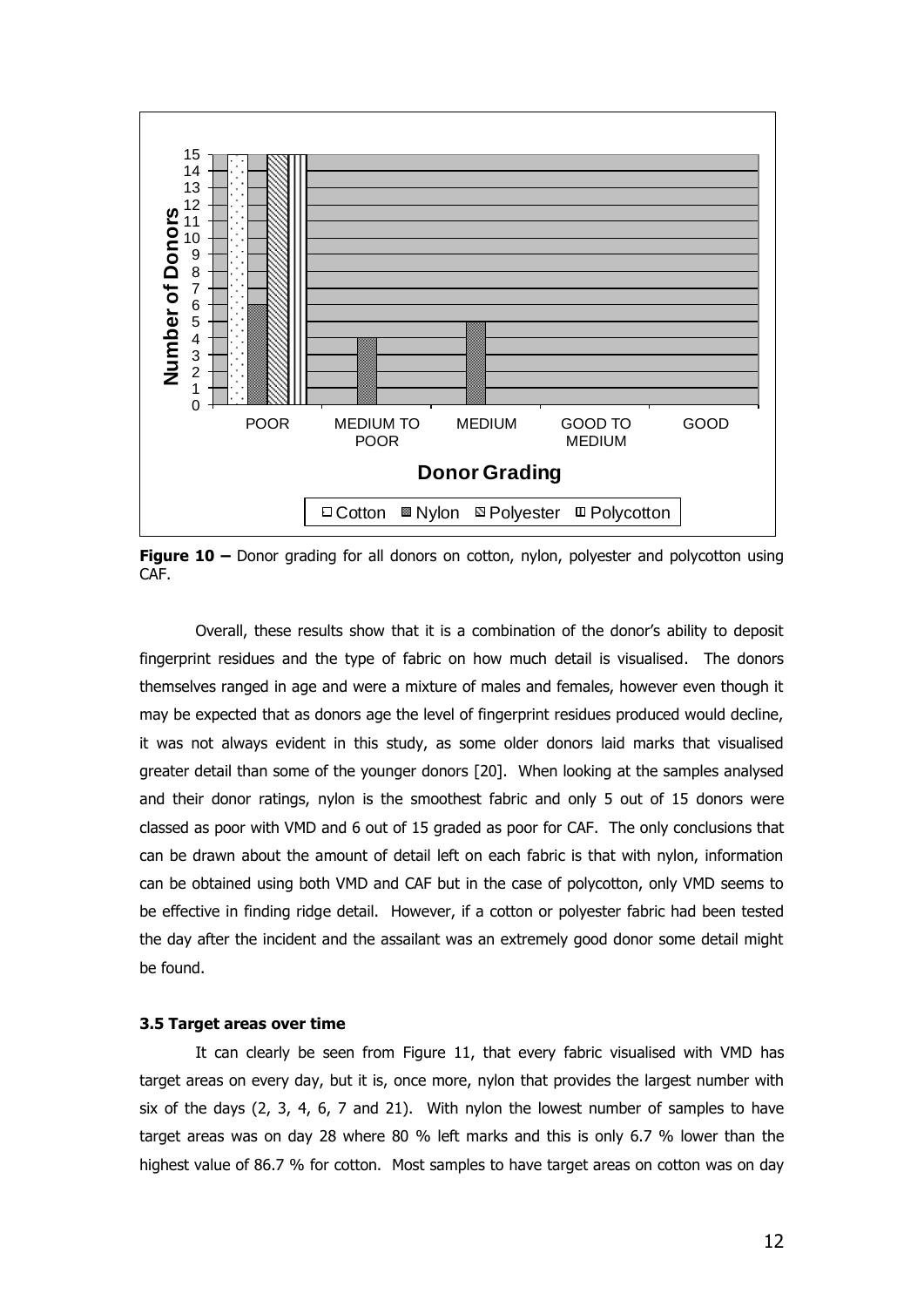1; this number fell to 60 % by day 2 and decreased from a maximum of 66.7 % to a minimum of 40 % indicating that nylon allows more information to be visualised than cotton. Neither polyester nor polycotton have a 100 % day though both have days where fourteen (93.3 %) samples produced a target area – polyester on day 3 and polycotton on days 2 and 3. The rest of the days ranged from a low of 60 % (polyester - days 4 and 21 and polycotton - day 28) to a high of 86.7 % (polyester - day 2 and polycotton - day 1).



<span id="page-12-0"></span>**Figure 11** – Percentage of samples with target areas on cotton, nylon, polyester and polycotton samples with VMD

With CAF [\[Figure 12\]](#page-13-0) nylon was the only fabric that had target areas on every day  $$ ranging from 100 % of the samples on day 14 to only 53.3 % on day 5. Of the 150 nylon samples there were only 32 that showed no impressions and these were spread across all the days from day 1 to day 28. This demonstrates that target areas can be developed on nylon over long periods from day one to twenty-eight days after an incident. Though days 1 and 2 had 93.3 % of samples with target areas this dropped to 53.3 % on day three. However, after day 6 the samples with target areas again increased up to 80 % and above, only falling to 66.7 % on day 28. Therefore, this indicates that impressions and target areas may be visualised over long periods.

Of the remaining 450 CAF samples (cotton, polyester, and polycotton) only 21 developed target areas. Cotton only had two samples on day 3, polycotton had one sample on day 1 and one on day 21, whereas polyester had the most target areas, with 17.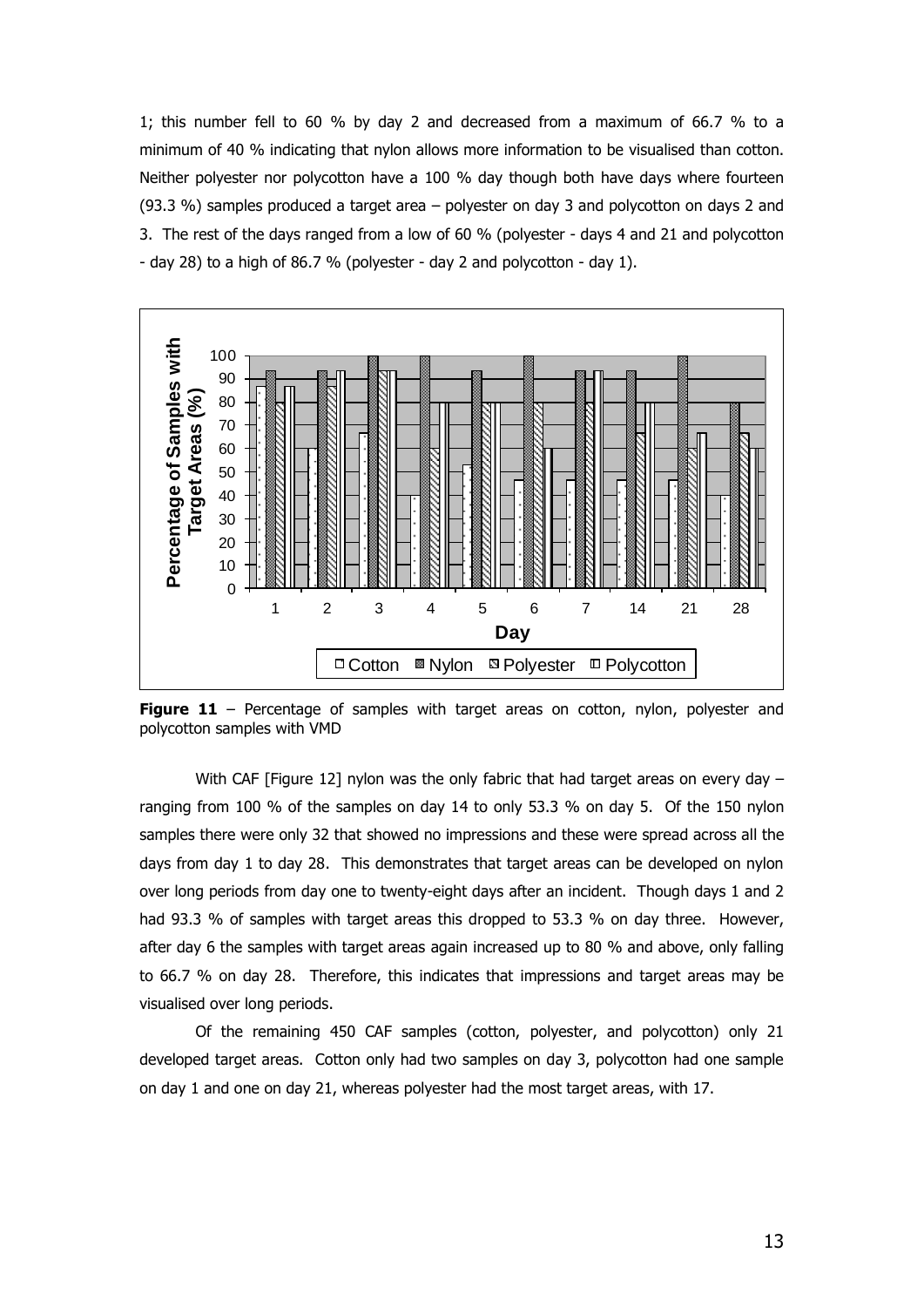

<span id="page-13-0"></span>**Figure 12** – Percentage of samples with target areas on cotton, nylon, polyester and polycotton samples with CAF

## **4. Conclusion**

Nylon demonstrates a better ability to retain fingerprint residues and therefore allows more ridge detail to be developed when VMD is used. However, all the fabrics have the ability to develop impressions, from small fingertip marks to full grabs that could be utilised as target areas for DNA. With CAF there was a lack of impression development on all the fabrics, which illustrates that the duller fabrics do not allow the fingerprint residues to remain on the fabric surface long enough for the CAF to adhere to them and allow visualisation. Therefore based on these results, it would seem that smoother manmade fabrics are better at allowing visualisation of impressions by means of CAF. To confirm this there will need to be further research carried out utilising more manmade and natural fabrics and work is ongoing in this area.

Of the two techniques, VMD produced more ridge and palmar flexion detail than CAF. Other useful information, such as partial ridge detail and palmar flexion creases was also obtainable, with VMD giving 73 % of some form of visualisation whilst CAF was only 14 %. Overall, both techniques produced some marks that could be used to identify, or at the least include or exclude, an individual from an investigation, with VMD being five times more likely to provide such information compared to CAF.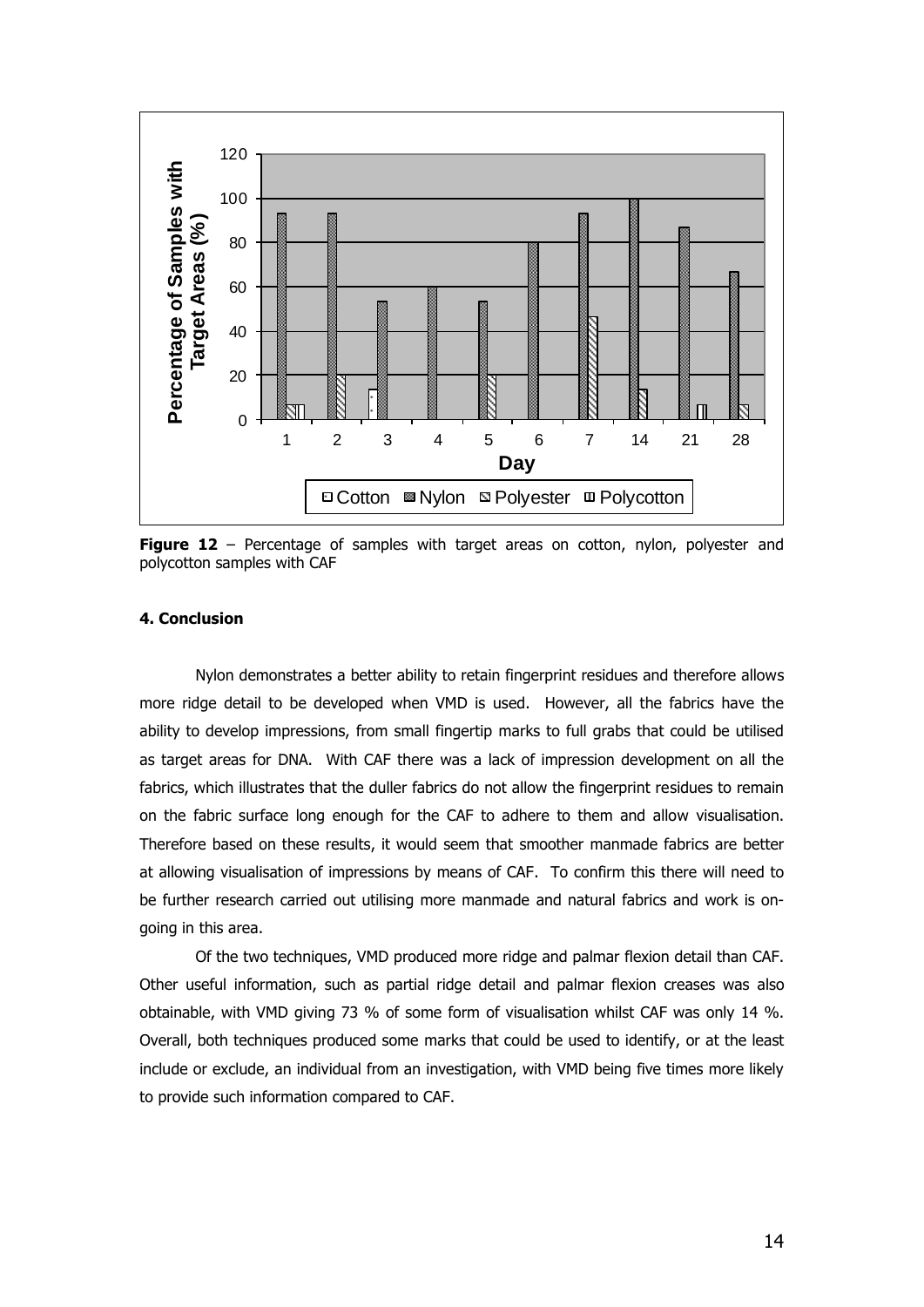## **Acknowledgements**

The authors would like to thank all the donors who donated time and prints to this study, along with the SPA staff at the Dundee for their time and expertise.

# **References**

- [1] V. Bowman (ed.) Manual of Fingerprint Development Techniques,  $2^{nd}$  ed., White Crescent Press Ltd Luton, 1998 (3rd revision, December 2009).
- [2] J. Fraser, K. Sturrock, P. Deacon, S. Bleay, D.H. Bremner, Visualisation of fingermarks and grab impressions on fabrics. Part 1: Gold/zinc vacuum metal deposition, For. Sci. Int. 208 (2011) 74-78.
- [3] S. Knighting, J. Fraser, K. Sturrock, P. Deacon, S. Bleay, D.H. Bremner, Visualisation of fingermarks and grab impressions on dark fabrics using silver metal deposition, Sci. Just. 53 (2013) 309–314.
- [4] D. S. Hambley, The physics of vacuum evaporation development of latent fingerprints, PhD Thesis, Department of Physics, Royal Holloway College, March 1972T.
- [5] T. Kent, G.L. Thomas, T.E. Reynoldson, H.W. East, A vacuum coating technique for the development of latent fingerprints on polythene, J. For. Sci. Soc. 16 (1976) 93-101.
- [6] Bandey, H. and Kent, T. Superglue treatment of crime scenes a trial of the effectiveness of the Mason Vactron superfume process, Home Office, St. Albans, 2003.
- [7] C. Champod, C. Lennard, P. Margot, M. Stoilovic, Fingerprint and other ridge skin impressions, CRC Press, Boca Raton, 2004.
- [8] N. Jones, M. Stoilovic, C. Lennard, C. Roux, Vacuum metal deposition: developing latent fingerprints on polyethylene substrates after the deposition of excess gold, For. Sci. Int. 123 (2001) 5-12.
- [9] L.A. Lewis, R.W. Smithwick III, G.L. Devault, B. Bolinger, S.A. Lewis, Processes involved in the development of latent fingerprints using the cyanoacrylate fuming method, J For. Sci. 46(2001) 241–246.
- [10] S.P. Wargacki, L.A. Lewis, M.D. Dadmun, Understanding the chemistry of latent fingerprints by superglue fuming, J. For. Sci. 52 (2007) 1057-1062.
- [11] P. Tissier, J.C. Didierjean, C. Prud'Homme, J. Pichard, F. Crispino,.A cyanoacrylate case for developing fingerprints in cars, Sci. Just. 39 (1999) 163-166.
- [12] D. Philipson, S. Bleay, Alternative Metal Processes for Vacuum Metal Deposition, J. For. Ident. 57 (2007) 252-273.
- [13] S.P. Wargacki, L.A. Lewis, M.D. Dadmun, Enhancing the quality of aged latent fingerprints developed by superglue fuming: loss and replenishment of initiator, J. For. Sci. 53 (2008) 1138-1144.
- [14] T. Kent, Recent research on superglue, vacuum metal deposition and fluorescence examination, Home Office, PSDB, 1990.